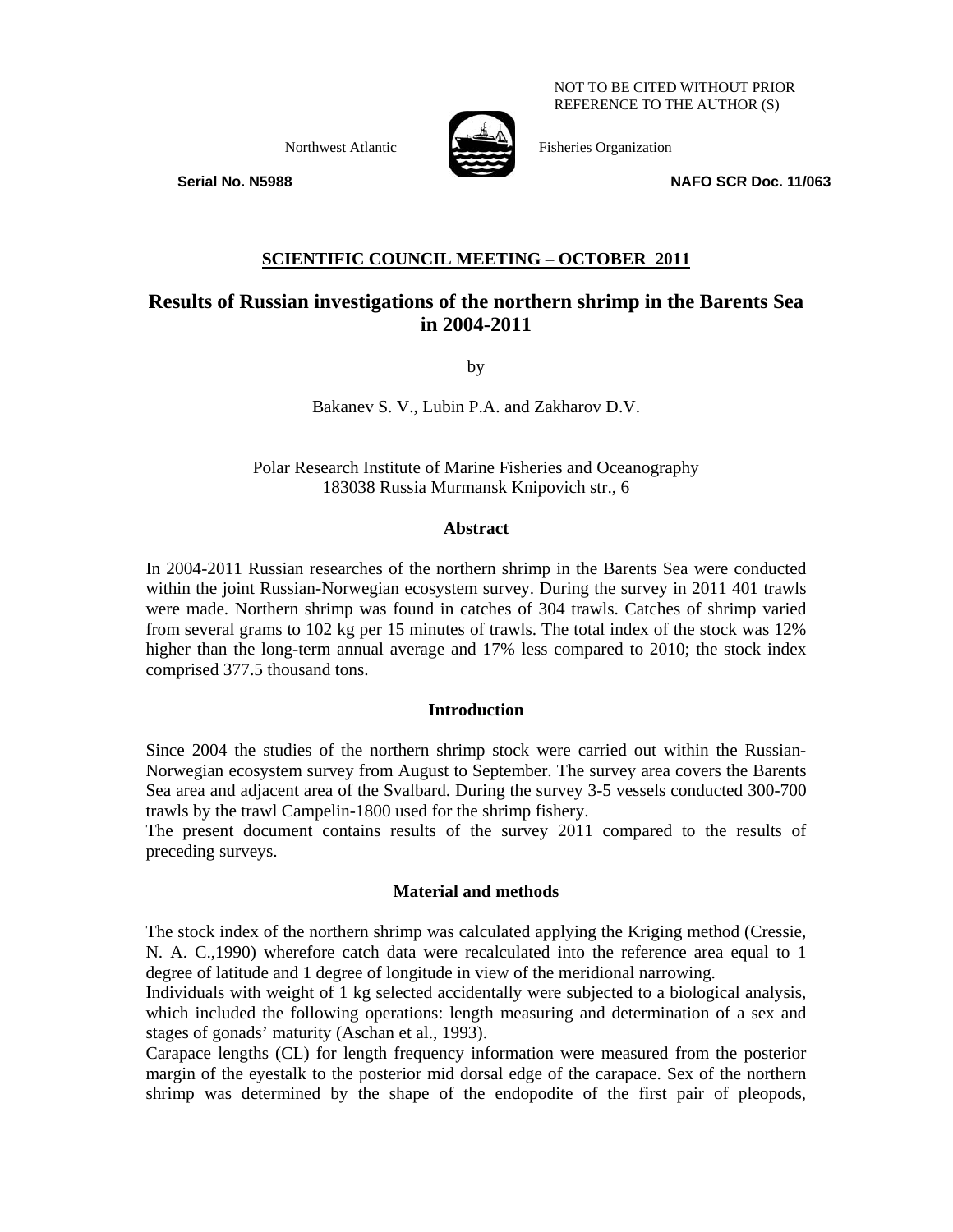distribution of sternal spines on the first segment of abdomen and by the presence of roe (Rasmussen, 1953; McCrary, 1971).

#### **Results**

In 2011 the stock assessment was conducted by three Norwegian and one Russian research vessels. During the survey 2011 401 trawls were made (fig.1). The northern shrimp was found in catches of 237 trawls. Shrimp catches varied from several grams to 102 kg per 15 minutes of trawling (fig.2). The largest catches of the northern shrimp were found in the eastern and northern parts of the Barents Sea (Central Bank, Novaya Zemlya Bank, Franz-Victoria Trough) and to the north of the Svalbard Archipelago. In the south-eastern part of the Barents Sea and the Spitsbergen Bank no northern shrimp was observed.

The total index of the northern shrimp in 2011 decreased in comparison to the previous year and comprised 378 thousand tons that is 17% less than in 2010 (table 1). Thus survey conducted in 2011 showed the decreasing of the recruitment index of the northern shrimp (abundance of shrimp at size 13–16 mm CL) to the average level over 6 years of the observation period.

Table 1.

| The number of station, total and recruitment (abundance of shrimp at size 13–16 mm CL) |
|----------------------------------------------------------------------------------------|
| index of northern shrimp in 2004-2011 according to the data of joint Russian-Norwegian |
| ecosystem surveys in the Barents Sea.                                                  |

| Year    | Number of stations | Total index | Recruitment index |
|---------|--------------------|-------------|-------------------|
| 2004    | 669                | 215         |                   |
| 2005    | 756                | 363         |                   |
| 2006    | 676                | 400         | 29                |
| 2007    | 753                | 286         | 13                |
| 2008    | 471                | 262         | 14                |
| 2009    | 378                | 327         | 18                |
| 2010    | 318                | 455         | 23                |
| 2011    | 401                | 378         | 18                |
| Average | 553                | 336         | 19                |

Biological analysis of the northern shrimp stock was conducted in 2011 by Russian scientists in the eastern part of the survey area. Likewise in the previous year the bulk of population of the Barents Sea shrimp was made up of individuals of smaller age groups – males with carapace length of 10-20 mm and females with carapace length of 19-24 mm. However in 2010 the length composition of shrimp had two modal groups with length of 16-18 and 22- 24mm while in 2011 males belonged to one modal group – 15-20 mm (fig.3). Sex ratio of the northern shrimp was various in different trawling sites, but on the whole in the surveyed area males were predominant in catches, around 77% from the total abundance of shrimps. The portion of spawning females was 12%, those post-spawning - around 11% from the total abundance of shrimps in the catch. The ratio of individuals from large older age groups to those from smaller age groups is well described by the number of individuals in 1 kg of catch. Thus in the largest part of the surveyed area 170-220 individuals occurred in 1 kg of the catch. The higher portion of large individuals was found in the south-eastern part of the Coastal area where one kg of the catch accounted for less than 120 individuals. The highest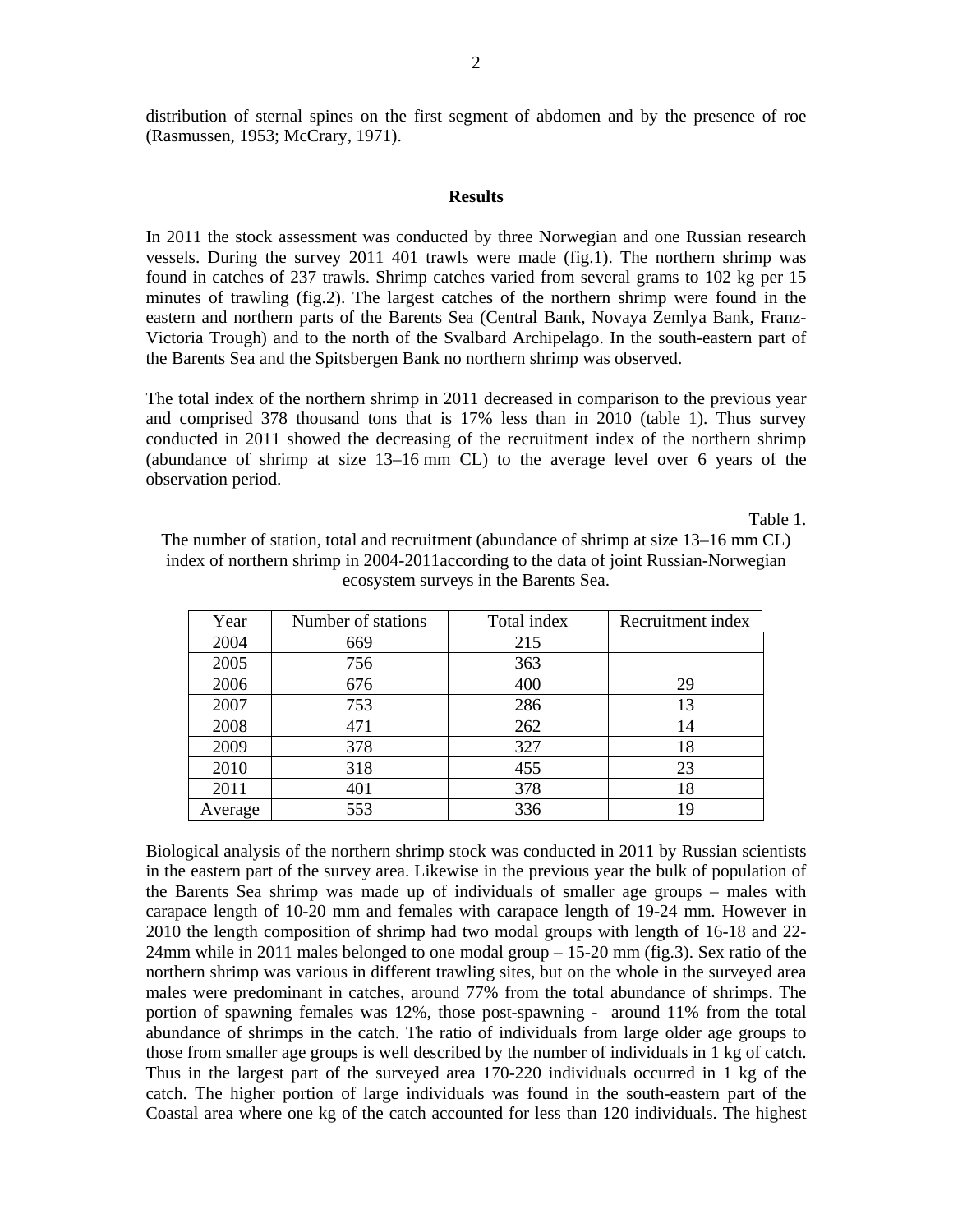portion of small individuals was found in the eastern area of the Goose Bank where one kg of the catch numbered over 410 individuals of the northern shrimp.

### **Conclusions**

- 1. The total index of the stock was 12% higher than the long-term annual average and 17% less compared to 2010; the stock index comprised 377.5 thousand tons.
- 2. Recruitment index was at the average level since 2006.
- 3. Frequency distribution of shrimp in the surveyed areas corresponded to the traditional one with high concentrations in the eastern areas of the Central Bank and Novaya Zemlya Bank. On the whole, the state of the northern shrimp stock in 2011 was evaluated as satisfactory.



Fig.1. Location of stations in the joint Russian-Norwegian ecosystem survey in 2011 (pink shows the area where shrimp sampled).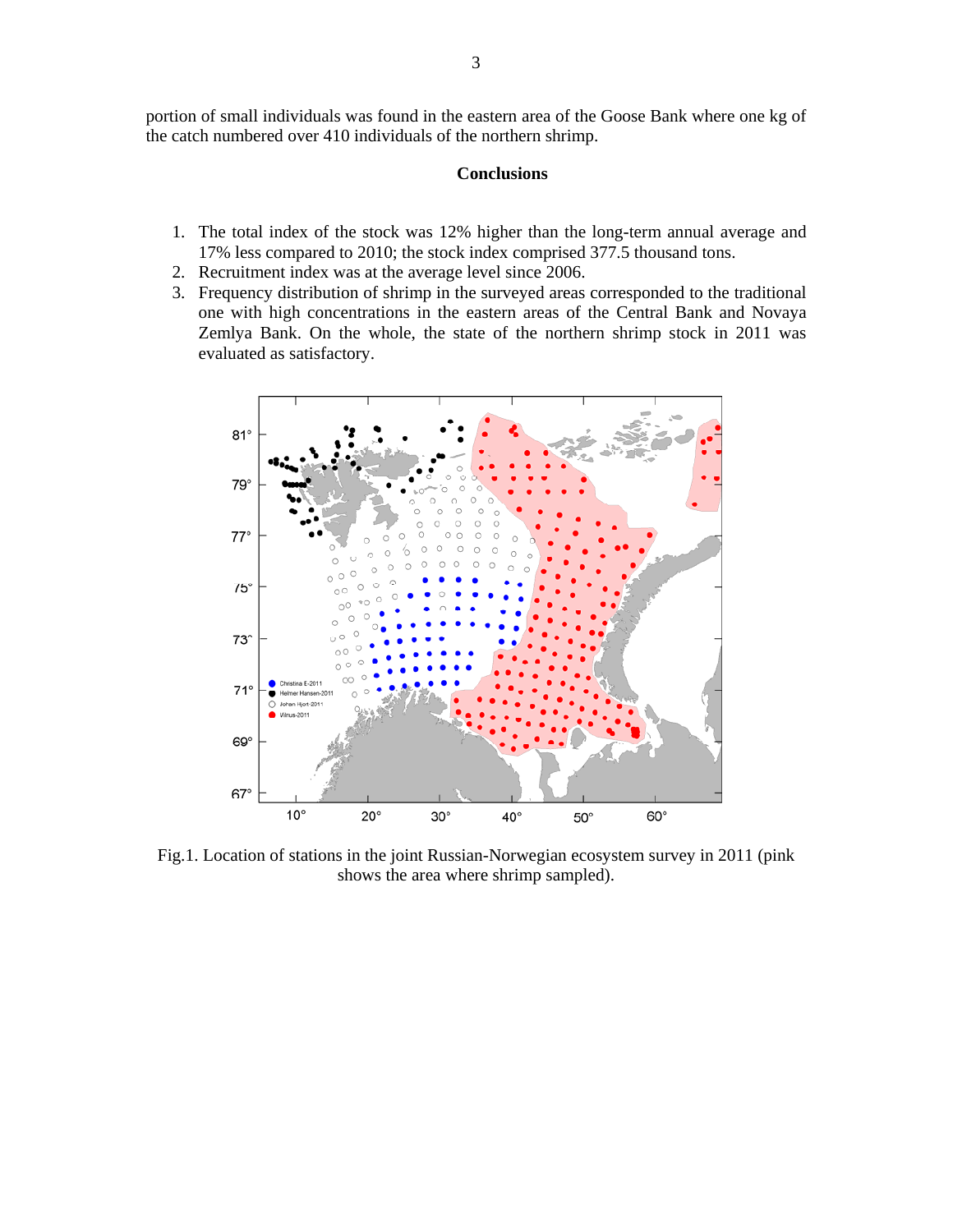

Fig.2. Distribution of *Pandalus borealis* in 2009-2011according to the data of joint Russian-Norwegian ecosystem surveys in the Barents Sea (kg/ hour of trawl)